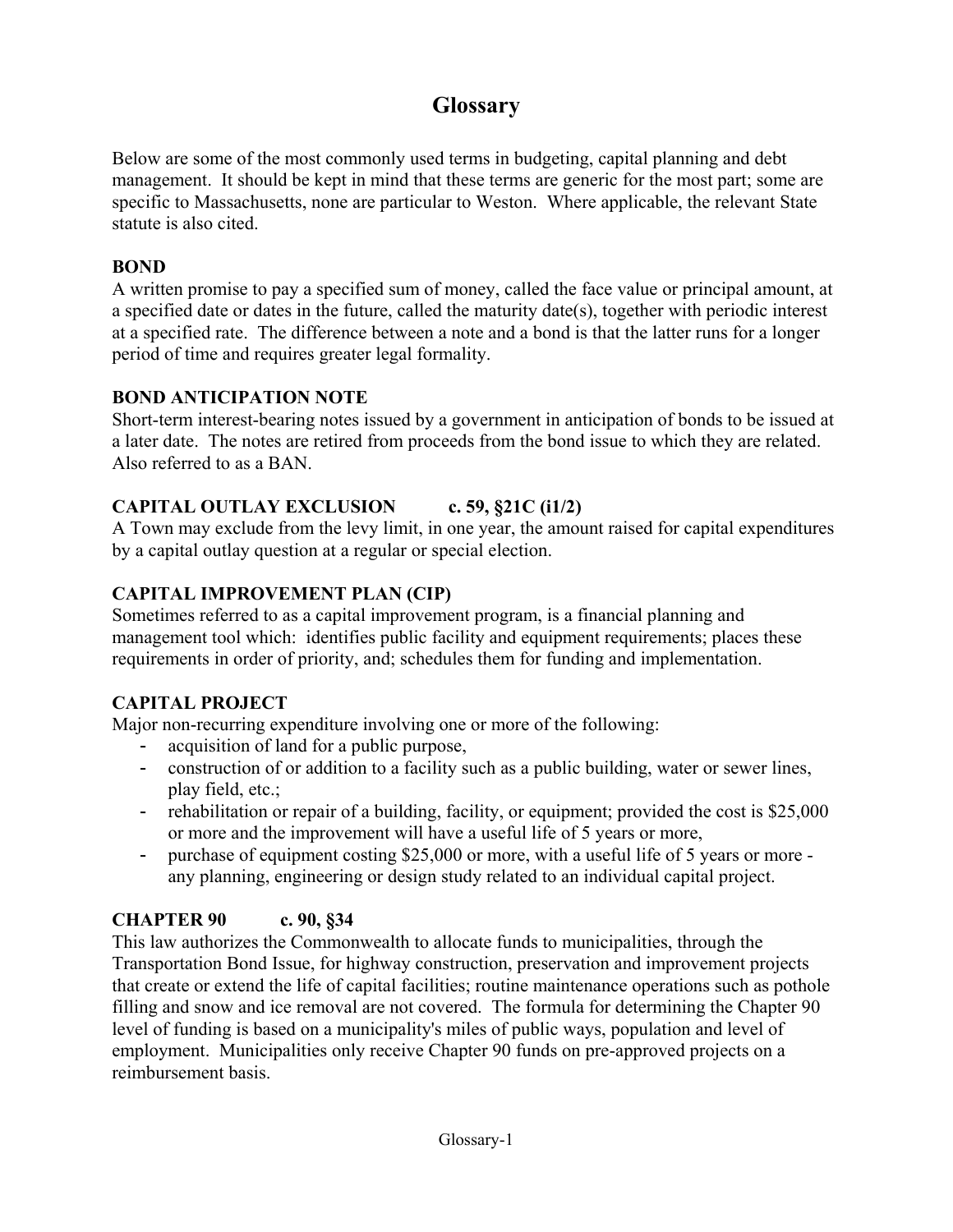# **DEBT EXCLUSION c. 59, §21C(m) and (k)**

Results in a *temporary* increase in a municipality's levy limit (and possibly the levy ceiling) when a municipality's voters elect to exclude the payment of particular debt service from the constraints of Proposition 2 1/2. The debt service is then added to the levy limit for the life of the debt only. To place a debt exclusion question on the ballot requires a 2/3 vote of the entire Board of Selectmen. A simple majority vote by the voters is required for passage.

# **DEBT LIMIT c. 44, §10**

The maximum amount of gross or net debt which is legally permitted under State Law.

#### **DEBT SERVICE**

The amount paid annually to cover the cost of *both* principal and interest on a debt issuance until its retirement.

#### **ENTERPRISE FUNDS c. 44 , §53F1/2**

A municipal fund established for the operation of a municipal utility, health care, recreational, or transportation facility whereby the operations are fully funded by the fees associated with that enterprise vs. the tax levy. The "surplus" or retained earnings generated by the operation of the enterprise remain with the fund to offset future capital improvements, extraordinary maintenance expenses, or to reduce future fees and charges of the fund.

#### **FIXED ASSETS**

Assets of a long-term character which are intended to continue to be held or used, such as land, building, improvements other than buildings, machinery, and equipment.

#### **FREE CASH c. 59, §21D**

A type of reserve fund also known as unreserved fund balance. Free Cash can be appropriated by Town Meeting. Free Cash is the result of unexpended appropriations, revenues in excess of estimates and prior years' property tax collections. Free Cash is not available for appropriation until the amount has been certified by the Department of Revenue. This is done when the Town submits its balance sheet to the DOR.

For example, the July 1, 2011 certified amount may be used to fund supplemental appropriations voted during fiscal year 2012, or applied as a revenue source to support the fiscal 2013 budget voted in the Spring of 2012.

#### **FULL FAITH AND CREDIT**

A pledge of the general taxing power for the payment of debt obligations. Bonds carrying such pledges are referred to as general obligation bonds or full faith and credit bonds.

#### **GASB34**

An audit reporting standard that requires municipalities to:

- **1.** report on the overall financial health of the governmental unit (Management Discussion and Analysis); and
- **2.** include information about the Town's public infrastructure assets such a bridges, roads and storm sewers.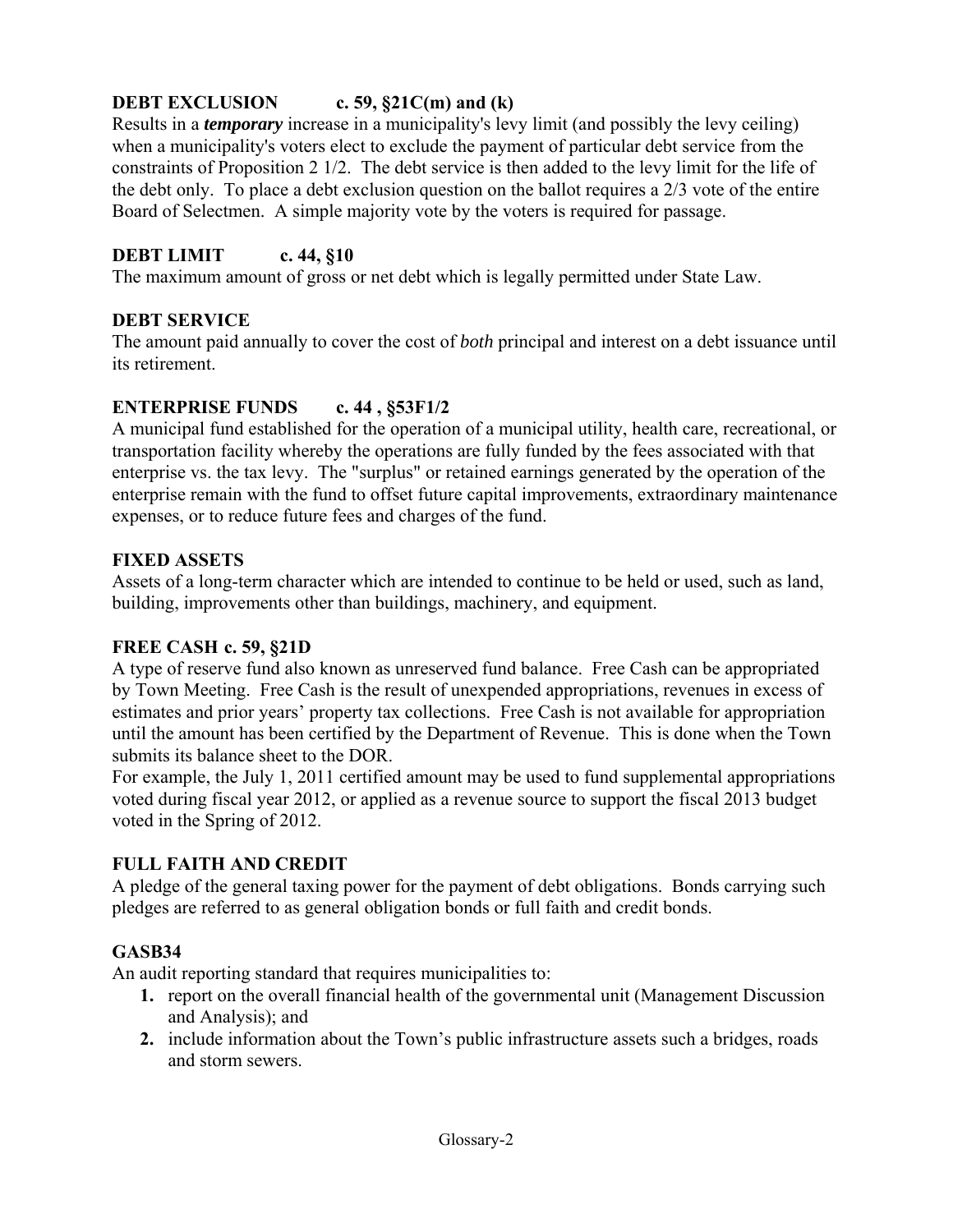# **GENERAL OBLIGATION BONDS**

Bonds for the payment of which the full faith and credit of the issuing government are pledged.

### **INFRASTRUCTURE**

The Town's roads, bridges, buildings, land, water and drainage systems and natural resources.

#### **LEVY LIMIT (also see Proposition 2 ½)**

Property tax levy limits, used in twenty-seven states, constrain the total amount of revenue that can be raised from the property tax. In Massachusetts, since FY1982, levy limits have been governed by the law know as Proposition 2 ½. This law can be found in Chapter 59, section 21C of the Massachusetts General Laws.

#### **NOTE PAYABLE**

In general, an unconditional written promise signed by the Town to pay a certain sum in money on demand or at a fixed or determinable time either to the bearer or to the person designated therein.

#### **OTHER POST-EMPLOYMENT BENEFITS (OPEB)**

Other post-employment benefits are a form of employee compensation (salaries and wages), which employees or their beneficiaries do not enjoy until after they have completed their active service. Examples of OPEB include health, life, disability, and long-term care insurance.

### **OPERATING BUDGET c. 39, §9**

The operating budget must be approved by Town Meeting by June 30<sup>th</sup>. The budget need not be balanced until the Town submits to the Department of Revenue its tax rate for certification.

# **OVERRIDE c. 59, §21C(g)**

Results in a *permanent* increase of a municipality's levy limit (but not the levy ceiling) when the majority of voters in a municipal election approve such an override. The override amount becomes part of the levy base when setting the next year's levy limit. To place an Override question on the ballot requires a majority vote of the Board of Selectmen. A simple majority by voters is required for passage.

# **PAY-AS-YOU-GO CAPITAL FINANCING**

A term used to describe the financial policy of a government which finances all of its capital outlays from current revenues rather than by borrowing. A government which pays for some improvements from current revenues and others by borrowing is said to be on a partial or modified pay-as-you-go basis.

# **PAY-AS-YOU-USE CAPITAL FINANCING**

A term used to describe the financial policy of a government which finances its capital outlays from borrowing proceeds and pays for capital assets over their useful life.

# **PROPOSITION 2 ½ c. 59, §21C(b)**

In Massachusetts, effective July 1, 1981, limits municipal property taxes to 2.5 percent of full and fair cash value (the levy ceiling); limits the amount of revenue a municipality can raise through property taxes (the levy limit), which increases by 2.5 percent each year, plus a factor